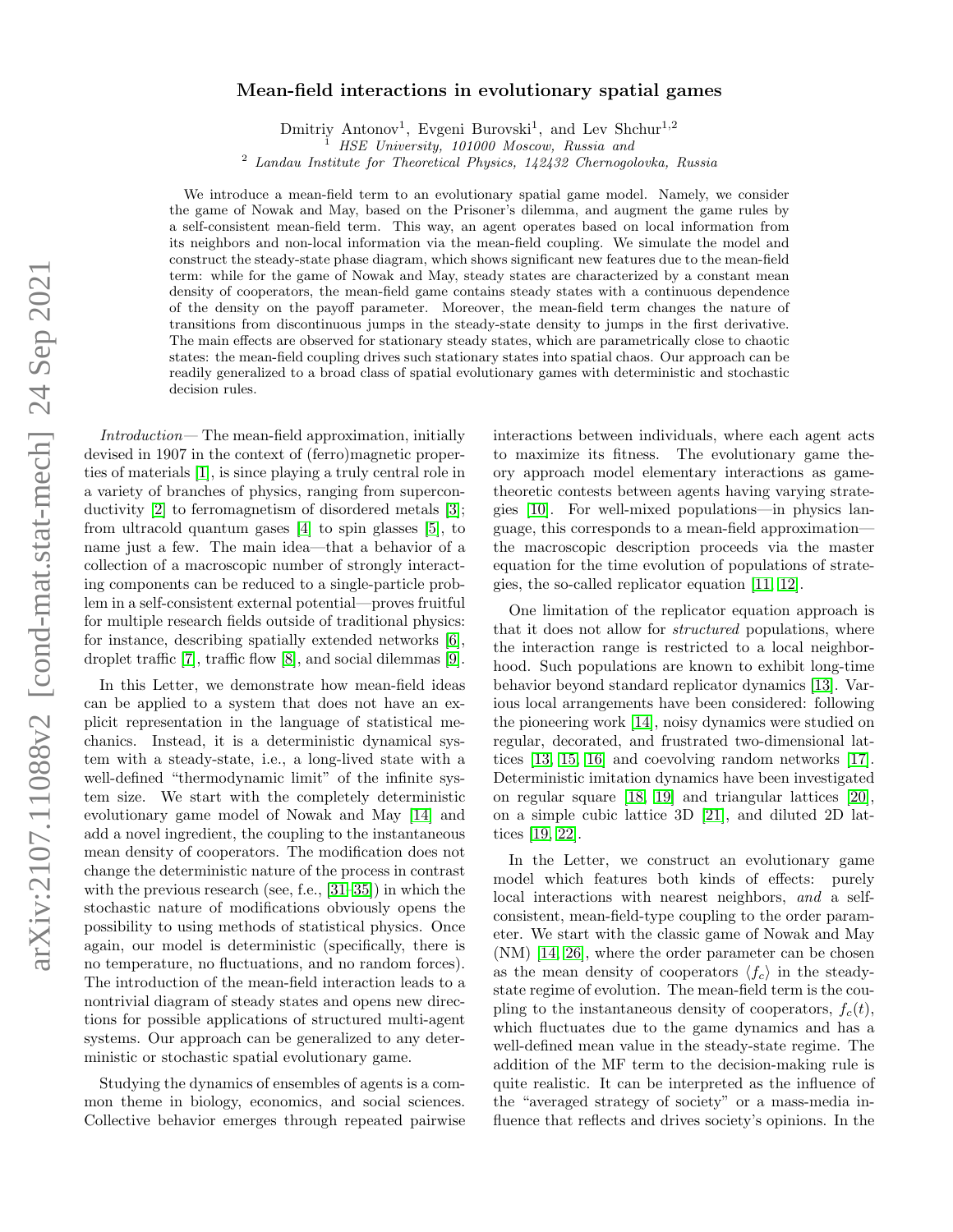limit of vanishing mean-field (MF) term, the phase diagram reproduces known results.

We note that our approach is very different from what is known as mean-field games in mathematical economics [\[23\]](#page-5-25): the latter is a class of stochastic differential games (which, in turn, can be mapped onto the nonlinear Schroedinger equation [\[24\]](#page-5-26)). In our work, we only consider discrete deterministic games based on the Prisoner's dilemma.

The Prisoner's dilemma. — Consider two agents,  $\alpha$  and  $β$ , which interact via the rules of the Prisoner's dilemma game. An agent is characterized by a strategy, which takes one of two values: cooperate,  $C$ , or defect,  $D$ . In an "interaction", agents receive payoffs which depend on their strategies [\[25\]](#page-5-27). Encoding strategies of an agent by length-two vectors,  $\vec{s}$ , such that  $C=(1,0)^T$  and  $\mathcal{D}=(0,1)^T$ , the payoff of an agent  $\alpha$  is  $P_{\alpha} = \vec{s}_{\alpha}^T \hat{H} \vec{s}_{\beta}$ , and the payoff of the agent  $\beta$  is  $P_{\beta} = \vec{s}_{\beta}^T \hat{H} \vec{s}_{\alpha}$ , where  $\hat{H}$  is the payoff matrix, and  $\vec{s}_{\alpha}$  and  $\vec{s}_{\beta}$  are the states of agents  $\alpha$  and  $\beta$ , respectively. Following Ref. [\[14\]](#page-5-9), we take

<span id="page-1-0"></span>
$$
\widehat{H} = \begin{pmatrix} 1 & 0 \\ b & 0 \end{pmatrix} . \tag{1}
$$

Essentially, Eq.  $(1)$  means that in a C-C interaction, both agents receive a unit payoff (we set it to unity to fix the payoff scale), and in a  $\mathcal{D}\text{-}\mathcal{C}$  interaction, the  $\mathcal D$  receives a payoff of b. We set all other payoffs to zero so that a single parameter, b, governs the game. In general, one may vary the two additional parameters, which correspond to the payoffs in the  $\mathcal{D}\text{-}\mathcal{D}$  and  $\mathcal{C}\text{-}\mathcal{D}$  interactions. We keep both these parameters equal zero for simplicity and to allow a direct comparison with Ref. [\[14\]](#page-5-9).

The rules of the Nowak-May spatial game  $[14, 26]$  $[14, 26]$ . — Consider a population of  $L^2$  players arranged at the vertices of a regular  $L\times L$  square lattice with periodic boundary conditions. The game is played at discrete time steps,  $t=0, 1, 2, \ldots, T$ . The transition of the system from time t to the next time step  $t+1$  consists of the update of strategies of all players in parallel (we call this a game round). At time step  $t$ , an agent located at the lattice site x "interacts" with its neighbors and receives a total payoff,

<span id="page-1-2"></span>
$$
P_{\mathbf{x}}(t) = \sum_{\mathbf{y} \in \text{n.n.}} \vec{s}_{\mathbf{x}}^T \widehat{H} \vec{s}_{\mathbf{y}} , \qquad (2)
$$

where  $\vec{s}_x \equiv \vec{s}_x(t)$  is the strategy of an agent x at a time step  $t$ , and the summation runs over the eight neighbors of the agent x (similar to the chess king moves)[\[36\]](#page-5-28). After all, payoffs are calculated, each player changes its state,  $\vec{s}_{\mathbf{x}}(t) \rightarrow \vec{s}_{\mathbf{x}}(t+1)$ , to accept the strategy of their neighbor with the largest payoff,

<span id="page-1-5"></span>
$$
\max\{P_{\mathbf{x}}(t), \max_{\mathbf{y}\in\text{n.n.}}\{P_{\mathbf{y}}(t)\}\}.
$$
 (3)

This concludes the game round, and the game repeats with the new strategies of players.

To fully specify the time dynamics of the game, we need to define the initial state at  $t = 0$ . We follow Ref. [\[14\]](#page-5-9) and start the evolution with a random initial state where each player is  $\mathcal C$  with a probability  $f_0$  and a  $\mathcal D$ with a probability  $1 - f_0$ . In the numerical simulations, we average over several realizations of initial conditions at fixed  $f_0$ .

Note that the initial conditions provide the only source of randomness in the game: the dynamics is fully deterministic given the initial state of all strategies at  $t=0$ . The strategy of a player **x** at the next time step,  $\vec{s}_{\mathbf{x}}(t+1)$ , depends on the current state of itself,  $\vec{s}_{\mathbf{x}}(t)$ , its eight neighbors, and their neighbors—i.e., on states of 25 players in total. In the cellular automata language, the spatial evolutionary game of Nowak-May (NM game) is a cellular automaton with the single-player's transition matrix containing  $2^{25}$  rules.

The steady-state of the spatial evolutionary game. $-$ The game starts with some initial distribution of strategies at  $t=0$  and proceeds repeatedly. After a certain transition time, the system reaches a steady-state, with the nature of the steady-state strongly dependent on the value of the game parameter  $b$  [\[14\]](#page-5-9). Following Ref. [14], we characterize the instantaneous state of the game by the density of cooperators,  $f_c(t)$ , and the steady-state is characterized by the mean density of cooperators  $\langle f_c \rangle$ :

<span id="page-1-1"></span>
$$
\langle f_c \rangle = \lim_{T \to \infty} \frac{1}{T - \tau} \sum_{t = \tau}^T f_c(t) , \qquad (4)
$$

$$
f_c(t) = \frac{1}{L^2} \sum_{\mathbf{x}} \delta(\vec{s}_{\mathbf{x}}(t) = C) .
$$
 (5)

The summation in Eq. [\(5\)](#page-1-1) runs over the states of all agents at time t, and  $\delta(\vec{s}_{\mathbf{x}}(t)=\mathcal{C})$  is an indicator variable taking the value of 1 if  $\vec{s}_x(t)=C$  and zero otherwise. In other words, Eq. [\(5\)](#page-1-1) is nothing but the number of cooperators divided by the total number of agents. In Eq. [\(4\)](#page-1-1), T is the total number of game rounds, and  $\tau$  is the burn-in time such that  $|\langle f_c \rangle - f_c(t)| \ll \langle f_c \rangle$  for  $t > \tau$ .

The mean-field modification.  $\qquad$  In this Letter, we include the mean-field term as follows: instead of Eq [\(2\)](#page-1-2) we consider payoffs of the form

$$
P_{\mathbf{x}}(t) = \sum_{\mathbf{y} \in \text{n.n.}} \vec{s}_{\mathbf{x}}^T \widehat{H} \vec{s}_{\mathbf{y}} + \lambda \,\vec{s}_{\mathbf{x}}^T \widehat{H}_{\text{mf}} \vec{s}_{\mathbf{x}} \,, \tag{6}
$$

where

<span id="page-1-4"></span><span id="page-1-3"></span>
$$
\widehat{H}_{\rm mf} = \begin{pmatrix} f_c(t) & 0 \\ 0 & b f_c(t) \end{pmatrix} . \tag{7}
$$

In other words, the interaction of a player with its neighbors is identical to the the NM game, Eq. [\(2\)](#page-1-2). Additionally, we introduce coupling to the instantaneous density of cooperators,  $f_c(t)$ . This way, transition rules become non-local in space due to the dependence on the density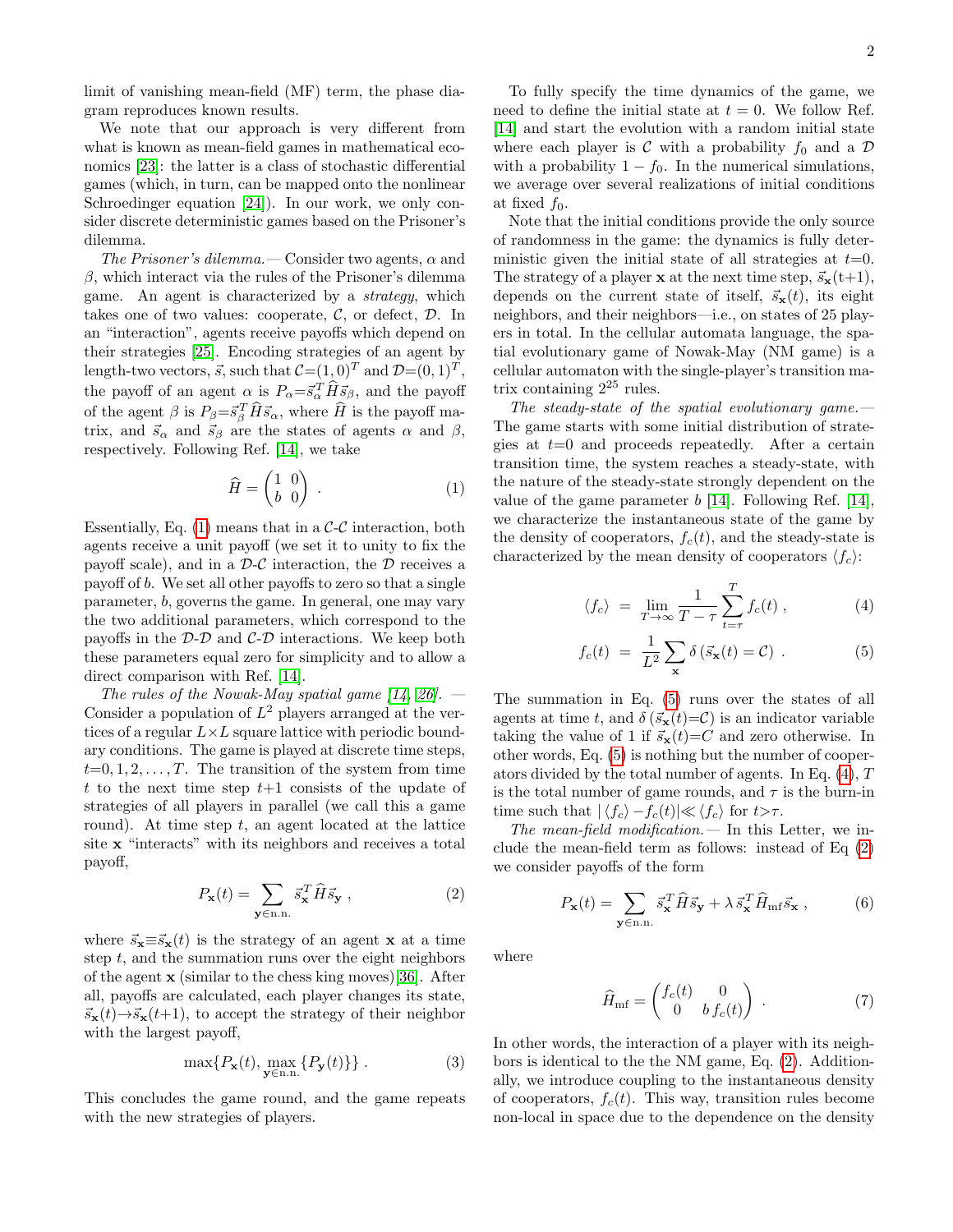of cooperators at the current time step  $f_c(t)$ . Here, we stress that  $f_c(t)$  is the instantaneous density so that the game is memory-less.

In Eqs. [\(6\)](#page-1-3)-[\(7\)](#page-1-4),  $\lambda$  is the relative strength of the MF coupling. The limit  $\lambda \rightarrow 0$  is simply the NM game, Eq. [\(2\)](#page-1-2). In this work, we only consider  $\lambda=1$ , so that b is the only parameter that governs the game dynamics.

The transition from time step t to  $t+1$  is identical to the NM game: After all payoffs are calculated, each agent changes its strategy according to Eq. [\(3\)](#page-1-5), and the game repeats with the new strategies of players.

Dynamical regimes.— The discrete structure of the payoffs in the NM game  $(1)-(2)$  $(1)-(2)$  $(1)-(2)$  leads to a very specific dependence of the game dynamics on the payoff parameter b. Comparing the payoffs of  $\mathcal C$  and  $\mathcal D$  in the neighborhood of an agent, one finds for the NM game [\[18,](#page-5-19) [26\]](#page-5-24) that the dynamics of the game changes at the values of  $b=m/n$ with  $1\leqslant m, n\leqslant 8$ . Here m and n are integers and are related to the numbers of  $\mathcal C$  in a local neighborhood. The steady-state density of cooperators,  $\langle f_c \rangle$  takes discontinuities at these special values of  $b$ , as shown in Fig. [1\(](#page-2-0)a) with the open circles.

For the mean-field game [\(6\)](#page-1-3)-[\(7\)](#page-1-4) (MF game), a similar comparison of the payoffs of neighboring agents shows that an agent changes state depending on the ratio of  $m+f_c(t)$  and  $n+f_c(t)$  — which self-consistently depends on the density of cooperators at time  $t$ . Since in the steady state we expect  $f_c(t) \approx \langle f_c \rangle$ , we conjecture that the steady state density is related to the payoff parameter via

<span id="page-2-1"></span>
$$
b = \frac{m + \langle f_c \rangle}{n + \langle f_c \rangle} \,,\tag{8}
$$

where m and n are integers and  $1 \leq m, n \leq 8$ . Note that Eq. [\(8\)](#page-2-1) cannot be directly interpreted as giving the boundaries of dynamical regimes. To clarify the status of Eq. [\(8\)](#page-2-1) we compare its predictions to direct numerical simulations.

Numerical simulations.— We simulate the dynamics of the game on the square lattice with linear size  $L=400$ . We use periodic boundary conditions to minimize finitesize effects. Additional simulations with system size up to L=800 demonstrate no significant finite-size effects. Therefore we believe our simulations correspond to the thermodynamic limit of the model [\[37\]](#page-5-29). For all values of b, we simulate 100 runs with random initial distributions of  $\mathcal C$  and  $\mathcal D$  using the initial density of cooperator states  $f_0$ . Each configuration converges to a particular steady-state, and we compute averages for both time fluctuations in the steady-state and realizations of initial conditions. The steady-state behavior is largely insensitive to the precise value of  $f_0$ , and we fix  $f_0=0.9$ in most simulation runs [\[38\]](#page-5-30), which is the value used in Refs [\[18,](#page-5-19) [26\]](#page-5-24). The number of game rounds is typically a few thousand for the burn-in time towards the steadystate,  $\tau$ , cf Eq. [\(4\)](#page-1-1), which is larger than the typical relaxation time for the initial state. After burn-in, we collect statistics for a few thousand further game rounds,  $T-\tau$ .



<span id="page-2-0"></span>FIG. 1: (a) Steady-state mean density of cooperators  $\langle f_c \rangle$ for the NM game (open blue circles) and MF game (full red squares) as a function of the payoff parameter b. Errorbars are shown for MF game at all points and are typically less than symbol size. We also show hyperbolas, Eq.  $(8)$  for  $m, n=(8, 5)$ (green dashed line) and  $m, n = (5, 3)$  (cyan dash-dotted line). In these simulations,  $f_0=0.9, L = 400, \tau=10^4, T=1.6 \cdot 10^4$ . Inset shows the zoom-in of the region  $1.51 < b < 1.66$ . (b) Steady-state persistence,  $P(\tau, \infty)$ , for the NM game (open

blue circles) and the MF game (red squares). We also show  $P(0,\infty)$  for the MF game (yellow crosses). See text for discussion.

Figure [1\(](#page-2-0)a) shows the dependence of the steady state mean density of cooperators,  $\langle f_c \rangle$ , on the payoff parameter b for both NM and MF games. The values of  $\langle f_c \rangle$  are essentially identical outside of the interval  $3/2 < b < 5/3$ . In this interval, however, the NM and MF games are strikingly different. For the MF game, the steady state density,  $\langle f_c \rangle$ , varies continuously with b the values of  $\langle f_c \rangle$  closely follow the hyperbolas, Eq. [\(8\)](#page-2-1), with  $(m, n) = (8, 5)$  and  $(5, 3)$ . This behavior is to be contrasted with the NM game, where  $\langle f_c \rangle$  only changes via discontinuous jumps at  $b=3/2$ ,  $8/5$  and  $5/3$ .

Another remarkable feature of the MF game, Fig. [1\(](#page-2-0)a),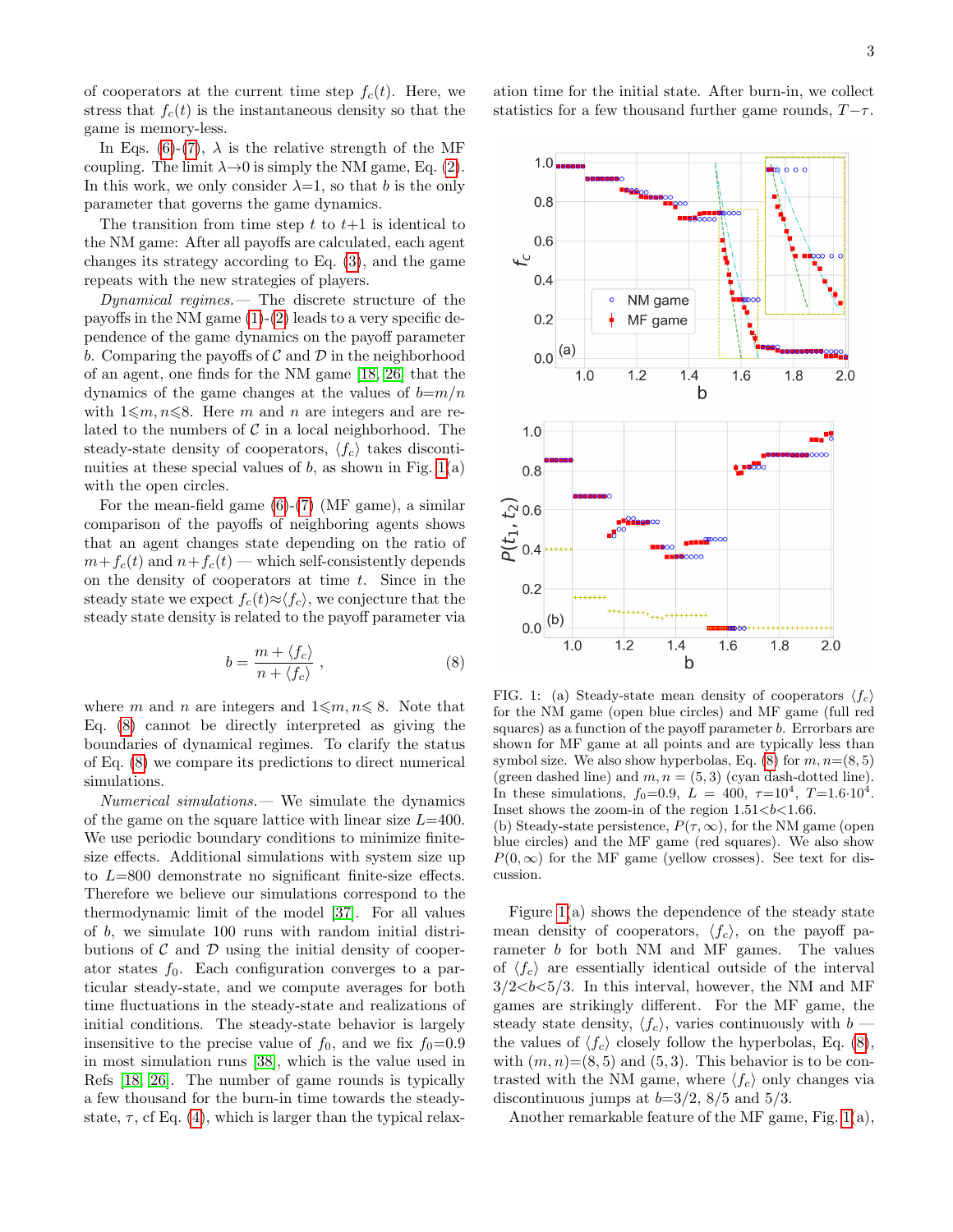is the flat segment between the  $(m, n) = (8, 5)$  and  $(5, 3)$ states at  $\langle f_c \rangle \approx 0.3$ —which corresponds to the value of  $\langle f_c \rangle$  in the chaotic regime of NM game. The switch between two regimes is reminiscent of the first-order phase transitions, driven by the competition between two stable states. In our case, it is the switch between two competing states—with  $(m, n) = (8, 5)$  and  $(5, 3)$ —driven by the mean-field coupling.

The mean-field coupling, Eqs.  $(6)$ – $(7)$ , changes the nature of the transitions between steady state regimes: for the NM game the transitions are discontinuous; for the MF game, the density  $\langle f_c \rangle$  is continuous, but its derivative w.r.t. b jumps. The locations of transitions,  $b_*$ , are defined by the crossings of constant values  $f = f_*$  and hyperbolas, Eq. [\(8\)](#page-2-1). In the vicinity of a transition, ex-panding Eq. [\(8\)](#page-2-1) for small  $|b - b_*|$ , we find

$$
f - f_* = A_{(m,n)} |b - b_*|^\beta , \qquad (9)
$$

where the amplitudes  $A_{m,n} \propto 1/(m-n)$  and the pseudocritical exponent  $\beta = 1$ . Table [I](#page-3-0) lists the numeric values of amplitudes for transitions shown in Fig. [1\(](#page-2-0)a).

|  | $(m, n)$ $f_*$ $b_*$ $A_{(m,n)}$ |           |
|--|----------------------------------|-----------|
|  | $(8, 5)$ 0.74 1.522 -10.992      | $b > b_*$ |
|  | $(8, 5)$ 0.3 1.566 9.362         | $b < b_*$ |
|  | $(5, 3)$ 0.3 1.606 -5.444        | $b > b_*$ |
|  | $(5, 3)$ 0.23 1.618 5.232        | $b < b_*$ |

<span id="page-3-0"></span>TABLE I: Amplitudes for the transitions between steady states in Fig. [1\(](#page-2-0)a). See text for discussion.

 $Spatial\ chaos. - A\ salient\ feature\ of\ the\ NM\ game\ is$ the appearance of the chaotic regime: for  $8/5 < b < 5/3$  all agents change their strategy with typical time scales of several game rounds while maintaining the mean density constant,  $\langle f_c \rangle \approx 0.3$  [\[26\]](#page-5-24). (For the NM game with selfinteractions, the chaotic regime occurs for  $9/5 < b < 2$  with a slightly larger density,  $\langle f_c \rangle \approx 12 \ln 2 - 8 \approx 0.318$  [\[14\]](#page-5-9)).

The standard way of probing the chaotic behavior is via the so-called persistence [\[27–](#page-5-31)[29\]](#page-5-32)  $P(t_1, t_2)$ , which in the present context is nothing but the fraction of players who never change their strategy between time steps  $t_1$  and  $t_2$ . Note that we are primarily interested in the asymptotic steady state persistence,  $P(t_1, t_2 \rightarrow \infty)$ . To this end, we compute  $P(\tau, T)$  with  $\tau$  and T having the same meaning as in Eq. [\(4\)](#page-1-1). Averaging this value over the realizations of initial conditions, we obtain an estimate of the asymptotic value,  $P(0,\infty)$ . We stress that  $P(\tau,\infty)$  is qualitatively different from  $P(0,\infty)$ : The latter is sensitive to the overlap between the steady state and the initial distribution of strategies at  $t=0$ .

Fig. [1\(](#page-2-0)b) compares the asymptotic persistence for the NM and MF games. Two kinds of regimes are seen for both games: those with  $P(\tau, \infty) \neq 0$  — where the steadystate features finite clusters (or "cliques") of agents who cooperatively maintain a fixed strategy, and chaotic regimes where  $P(\tau,\infty)=0$  — where everyone changes their strategy at least once.

The dependence of  $P(\tau, \infty)$  for the NM and MF games is very similar, and the main difference is observed for  $3/2 < b < 5/3$ : The NM game displays chaotic steady states for  $8/5 < b < 5/3$  as expected; for the MF game the chaotic regime is shifted to  $1.53 \le b \le 1.6$ , which is exactly the range where the mean density of cooperators,  $\langle f_c \rangle$ , follows Eq.  $(8)$ .

In other words, the effect of the mean-field coupling, Eqs.  $(6)-(7)$  $(6)-(7)$  $(6)-(7)$ , is drastic for steady states of the NM game, which are stable but is parametrically close in b to chaotic states: the MF coupling drives such stationary states into spatial chaos.

We also show in Fig. [1\(](#page-2-0)b) the behavior of  $P(0,\infty)$  for the MF game. For  $b<1$ , about  $40\%$  of agents keep their initial strategy. Upon increasing b,  $P(0,\infty)$  jumps to below  $\sim$ 20% at b=1 and then further decreases before dropping off to zero at the onset of the chaotic regime. Note that  $P(0, \infty)$  keeps being essentially zero for  $b > 1.63$ where  $P(\tau,\infty)$  is non-zero. This means that while the finite fraction of agents stabilize, the steady-state of an agent is not related to the initial state at  $t=0$ , which is forgotten over the first  $\langle \tau \rangle$  time steps..



<span id="page-3-1"></span>FIG. 2: Typical snapshots of the steady-state configurations of players for the MF game. Here we show  $100 \times 100$  part of the field with  $L=400$ , and values of  $b=1.2(a)$ ,  $b=1.6(b)$ ,  $b=1.62(c)$  and  $b=1.63(d)$ . Blue (light grey) color corresponds to the cooperator state  $C$ , red (dark grey) color is the defector state  $\mathcal{D}$ , green color is a  $\mathcal C$  which was a  $\mathcal D$  at the previous time step, and yellow is a  $D$  which was a  $C$ .

*Game field configurations.*  $\rightarrow$  Fig. [2](#page-3-1) shows representative snapshots of steady states of the game field of the MF game depending on the payoff parameter b. For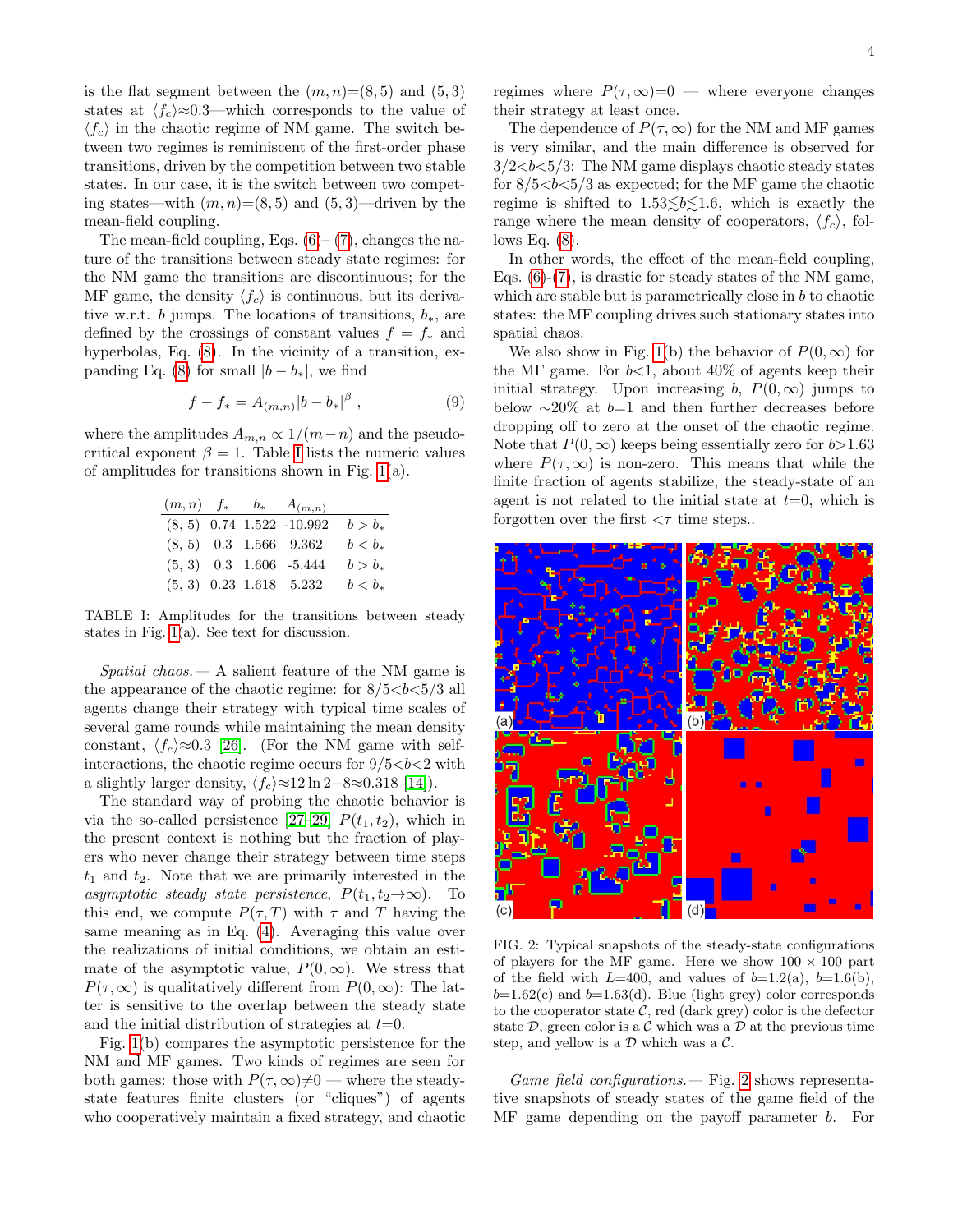$b$ <1.53 typical configurations feature web-like structures of D players. These webs are random, i.e., precise positions of the branches vary depending on an initial state of the field(see Fig. [2\(](#page-3-1)a)). In the steady state, these webs remain mostly static, with possible "blinking" players at the interfaces. The widths of the branches of defectors increases with increasing the payoff parameter  $b$ , and at around  $b \approx 1.53$ —which is the onset of the chaotic regime— the D webs melt into collections of smaller clusters of  $\mathcal C$  and  $\mathcal D$ , which are no longer static and grow, shrink and collide instead.

At  $b{>}1.53$  field is dominated with clusters of  $\mathcal C$  and  $\mathcal D$  of varying shapes and sizes (Fig. [2\(](#page-3-1)b)). Upon further increase of the payoff parameter, for  $1.6 < b < 1.62$ the field is dominated by square-shaped clusters of  $\mathcal{C}$ (see Fig.  $2(c)$ ). Isolated clusters grow in all directions, and disintegrate upon colliding with neighboring clusters. For  $b > 1.63$  the fields feature static collections of small squareshaped clusters of  $\mathcal C$  embedded into the  $\mathcal D$  background(see Fig.  $2(d)$ ).

The rectangular shapes of spatial patterns that emerge in Fig. [2](#page-3-1) can be readily understood from the synchronous evolution rules and the payoff structure of the NM game. Consider an interface between regions of  $\mathcal C$  and  $\mathcal D$  agents. The interface can be either straight (i.e., oriented along the square lattice directions), or "angled" (e.g., oriented along the diagonal of the lattice). For the NM game  $(\lambda = 0$  in Eq. [\(7\)](#page-1-4)), a square cluster of C is stable for  $5/3 <$  $b < 8/3$ ; however the "angled" interface is only stable for  $7/3 < b < 8/3$ . For  $b < 7/3$ , the angled interface evolves into a straight one in several time steps—and the straight interface is stable. Introducing the mean-field term, Eq. [\(7\)](#page-1-4) changes switch-over ratios,  $m/n$ , into density-dependent hyperbolas, Eq. [\(8\)](#page-2-1).

It is instructive to examine the distribution of the sizes of clusters of  $\mathcal C$  and  $\mathcal D$  in different steady-state regimes. Figure [3](#page-4-0) shows the exponential decay in the distribution of the cluster sizes in chaotic regimes,  $b=1.55$  and 1.59, while it is slower than exponential for  $b=1.2$ , the regime with the long memory of initial states (see Fig. [1\(](#page-2-0)b)).

Asymptotically, the fractal dimension of the clusters as well as of the interfaces between clusters of cooperators  $\mathcal C$  and defectors  $\mathcal D$  tends to the dimension of the plane,  $d=2$ , which also coincides with the scaling dimension of masses of clusters [\[18\]](#page-5-19). These interfaces form a special type of random fractals, quite different from those at the second-order or first-order phase transitions [\[30\]](#page-5-33).

Discussion.— We propose a way of introducing selfconsistent mean-field-like couplings into evolutionary games with spatially structured populations. We perform direct numerical simulations of a simplest yet non-trivial model—where decision rules include non-local information due to the mean-field coupling—and find a variety of steady states: chaotic states and self-organized stationary states where a finite fraction of agents form stable clusters (or "cliques"). These states are not critical



<span id="page-4-0"></span>FIG. 3: Distribution of the cluster sizes (i.e. the number of agents in a cluster) of  $\mathcal D$  (red) and  $\mathcal C$  (blue) in the steady states for  $L=200$ , and values of  $b=1.2$  (a),  $b=1.55$  (b),  $b=1.59$ (c) and  $b=1.63$  (d). We only show clusters of up to 250 agents.

because cluster sizes are distributed exponentially.

We find that the mean-field coupling induces qualitative changes for stationary steady states, which are parametrically close to chaotic states.

In this work, we only consider a restricted version of the Prisoner's Dilemma, Eq. [\(1\)](#page-1-0). Our approach however, can be readily generalized to a wide class of games, including PD games with non-zero  $\mathcal{C}\text{-}\mathcal{D}$  and  $\mathcal{D}\text{-}\mathcal{D}$  payoffs and versions of the Public Goods game.

The introduction of the mean-field type couplings opens several intriguing avenues for possible future work. It would be interesting to clarify the effect of the strength of the MF coupling,  $\lambda \neq 1$ . Non-uniform, site-dependent couplings (e.g.,  $\lambda_{\mathbf{x}}$  drawn from some random distribution) would reflect natural variations between individuals. The role of the local connectivity of the population needs to be clarified: this includes both higherdimensional regular lattices and disordered and hierarchical random lattices and graphs. One may introduce an external field. It would be interesting to see the interplay between the mean-field couplings and noisy decision rules (e.g., where the decision rules contain pseudotemperature [\[13,](#page-5-15) [15,](#page-5-16) [33\]](#page-5-34)).

L.S. is supported within the framework of State Assignment of Russian Ministry of Science and Higher Education. E.B. and A.D. acknowledge support within the Project Teams framework of MIEM HSE. We thank J.J. Arenzon and A. Szolnoki for valuable suggestions. Simulations were carried out in part through computational resources of HPC facilities at HSE University.